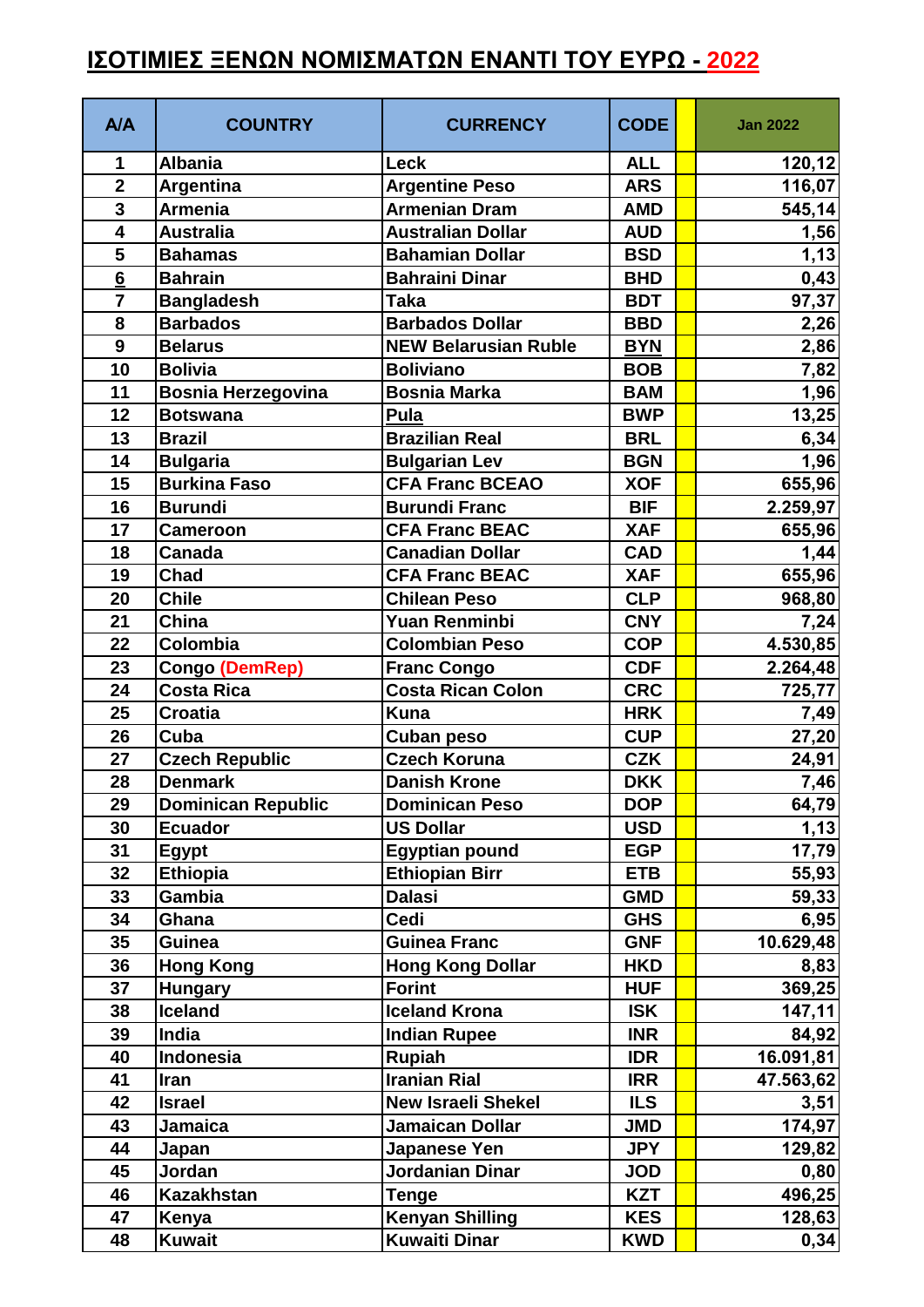| A/A | <b>COUNTRY</b>                | <b>CURRENCY</b>               | <b>CODE</b> | <b>Jan 2022</b> |
|-----|-------------------------------|-------------------------------|-------------|-----------------|
| 49  | Lebanon                       | <b>Lebanese Pound</b>         | <b>LBP</b>  | 1.706,17        |
| 50  | Libya                         | <b>Libyan Dinar</b>           | <b>LYD</b>  | 5,20            |
| 51  | <b>Madagascar</b>             | <b>Malagasy Ariary</b>        | <b>MGA</b>  | 4.510,14        |
| 52  | <b>Malawi</b>                 | <b>Kwacha</b>                 | <b>MWK</b>  | 925,01          |
| 53  | <b>Malaysia</b>               | <b>Malaysian Ringgit</b>      | <b>MYR</b>  | 4,73            |
| 54  | <b>Maldive Is.</b>            | <b>Rufiyaa</b>                | <b>MVR</b>  | 17,46           |
| 55  | <b>Mauritania</b>             | Ouguiya                       | <b>MRU</b>  | 41,06           |
| 56  | <b>Mauritius</b>              | <b>Maur Rupee</b>             | <b>MUR</b>  | 49,28           |
| 57  | <b>Mexico</b>                 | <b>Mexican Peso</b>           | <b>MXN</b>  | 23,29           |
| 58  | <b>Moldova</b>                | <b>Moldovan Leu</b>           | <b>MDL</b>  | 20,09           |
| 59  | Mongolia                      | <b>Tugrik</b>                 | <b>MNT</b>  | 3.226,61        |
| 60  | <b>Morocco</b>                | <b>Moroccan Dirham</b>        | <b>MAD</b>  | 10,46           |
| 61  | Mozambique                    | <b>Meticai</b>                | <b>MZN</b>  | 72,09           |
| 62  | <b>Namibia</b>                | <b>Namibian Dollar</b>        | <b>NAD</b>  | 17,80           |
| 63  | <b>Nepal</b>                  | <b>Nepalese Rupee</b>         | <b>NPR</b>  | 136,51          |
| 64  | <b>New Zealand</b>            | <b>New Zealand Dollar</b>     | <b>NZD</b>  | 1,66            |
| 65  | Nicaragua                     | <b>Cordoba Oro</b>            | <b>NIO</b>  | 39,87           |
| 66  | <b>Niger Rep</b>              | <b>CFA Franc BCEAO</b>        | <b>XOF</b>  | 655,96          |
| 67  | Nigeria                       | <b>Naira</b>                  | <b>NGN</b>  | 464,69          |
| 68  | <b>Norway</b>                 | <b>Norwegian Krone</b>        | <b>NOK</b>  | 9,96            |
| 69  | Oman                          | <b>Rial Omani</b>             | <b>OMR</b>  | 0,43            |
| 70  | <b>Pakistan</b>               | <b>Pakistan Rupee</b>         | <b>PKR</b>  | 202,07          |
| 71  | Panama                        | <b>Balboa</b>                 | <b>PAB</b>  | 1,13            |
| 72  | Peru                          | <b>Nuevo Sol</b>              | <b>PEN</b>  | 4,52            |
| 73  | <b>Philippines</b>            | <b>Philippine Peso</b>        | <b>PHP</b>  | 57,09           |
| 74  | <b>Poland</b>                 | <b>Zloty</b>                  | <b>PLN</b>  | 4,60            |
| 75  | Qatar                         | <b>Qatari Riyal</b>           | QAR         | 4,12            |
| 76  | Romania                       | <b>New Leu</b>                | <b>RON</b>  | 4,93            |
| 77  | <b>Russia</b>                 | <b>Russian Ruble</b>          | <b>RUB</b>  | 83,43           |
| 78  | Rwanda                        | <b>Rwanda Franc</b>           | <b>RWF</b>  | 1.171,35        |
| 79  | Saudi Arabia                  | <b>Saudi Riyal</b>            | <b>SAR</b>  | 4,24            |
| 80  | <b>Senegal</b>                | <b>CFA Franc BCEAO</b>        | <b>XOF</b>  | 655,96          |
| 81  | <b>Serbia</b>                 | <b>Dinar</b>                  | <b>RSD</b>  | 117,93          |
| 82  | <b>Seychelles</b>             | <b>Seychelles Rupee</b>       | <b>SCR</b>  | 14,89           |
| 83  | <b>Sierra Leone</b>           | Leone                         | <b>SLL</b>  | 12.832,75       |
| 84  | <b>Singapore</b>              | <b>Singapore Dollar</b>       | <b>SGD</b>  | 1,53            |
| 85  | <b>South Africa</b>           | Rand                          | <b>ZAR</b>  | 17,80           |
| 86  | <b>South Korea</b>            | Won                           | <b>KRW</b>  | 1.353,52        |
| 87  | Sri Lanka                     | <b>Sri Lanka Rupee</b>        | <b>LKR</b>  | 229,34          |
| 88  | <b>Sudan Rep</b>              | <b>Sudanise Pound</b>         | <b>SDG</b>  | 493,99          |
| 89  | <b>Swaziland</b>              | Lilangeni                     | <b>SZL</b>  | 17,80           |
| 90  | <b>Sweden</b>                 | <b>Swedish Krona</b>          | <b>SEK</b>  | 10,24           |
| 91  | <b>Switzerland</b>            | <b>Swiss Franc</b>            | <b>CHF</b>  | 1,05            |
| 92  | <b>Syria Arab Republic</b>    | <b>Syrian Pound</b>           | <b>SYP</b>  | 2.843,65        |
| 93  | <b>Special Drawing Rights</b> | <b>Special Drawing Rights</b> | <b>XDR</b>  | 0,81            |
| 94  | <b>Taiwan</b>                 | <b>Taiwan Dollar</b>          | <b>TWD</b>  | 31,54           |
| 95  | <b>Tanzania</b>               | <b>Tanzanian Shilling</b>     | <b>TZS</b>  | 2.603,97        |
| 96  | <b>Thailand</b>               | <b>Baht</b>                   | <b>THB</b>  | 37,92           |
| 97  | <b>Tunisia</b>                | <b>Tunisian Dinar</b>         | <b>TND</b>  | 3,27            |
| 98  | Uganda                        | <b>Uganda Shilling</b>        | <b>UGX</b>  | 4.018,39        |